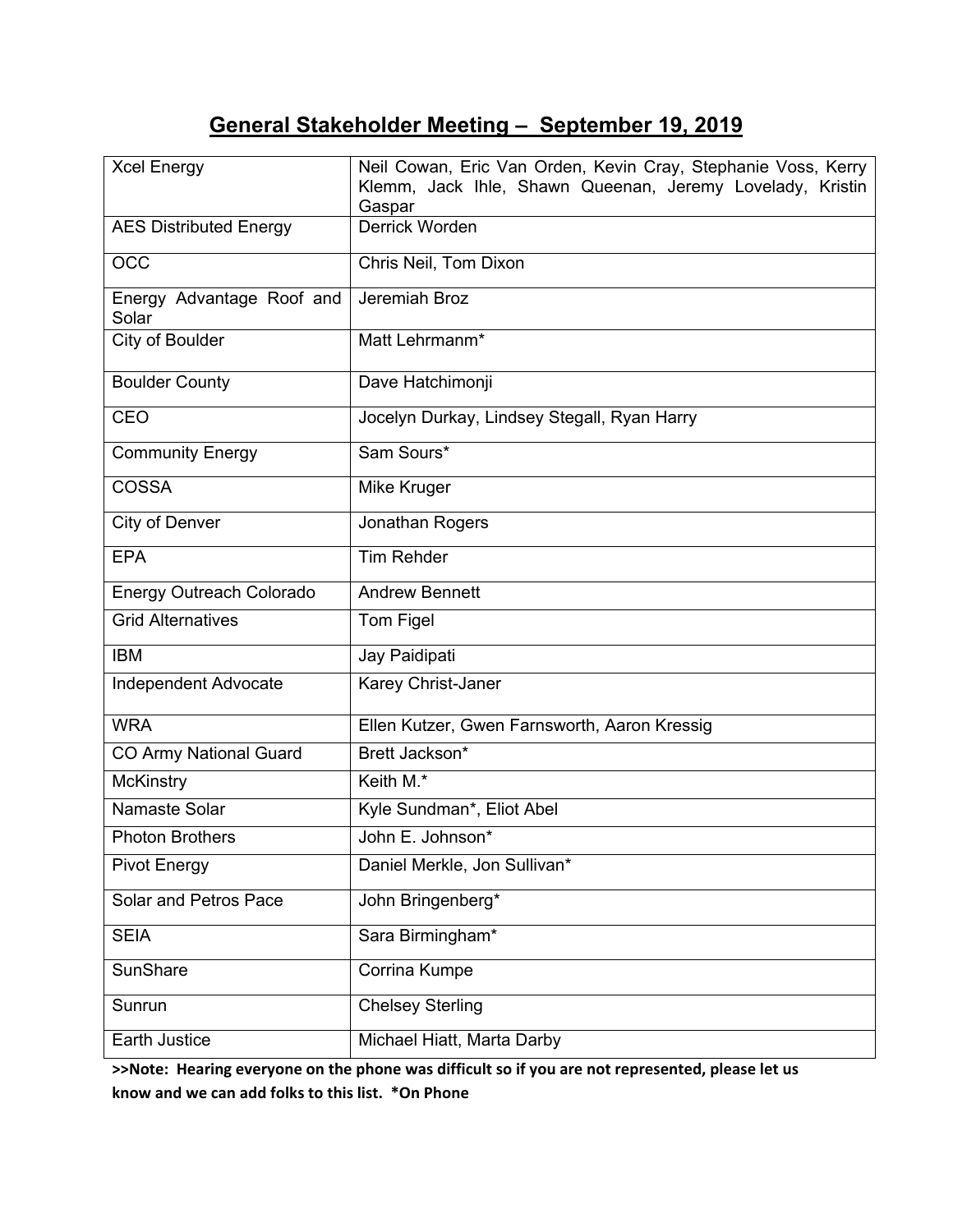#### **I. Welcome and Introductions**

a. Kevin welcomed everyone and did an overview of the meeting's agenda.

#### **II. Dashboards – Eric Van Orden**

- a. Large Program
- b. Solar\*Rewards Community (CSGs)
	- i. Subscriber mix
- c. On-Site Storage

## **III. Solar\*Rewards Community (CSGs) – Shawn Queenan**

a. Kyle (Namaste Solar) – Interconnection rules/processes timeline (Later in meeting).

## **IV. Energy Analysis and Adders Tool – Eric Van Orden**

a. Energy Analysis Tool will be posted at the end of the month

## **V. Regulatory Update – Neil Cowan**

- a. 2020-21 Renewable Energy Compliance Plan
	- a. 10/23 Answer Testimony
	- b. 11/18 Rebuttal Testimony
	- c. 11/25 Settlement
	- d. 12/10 12/12 Hearing
- b. Electric Rate Review (Proceeding No. 19AL-0268E)
- c. Electric Vehicle Commercial Rate (Proceeding No. 19AL-0290E)
- d. Rulemaking (Proceeding No. 19R-0096E)

#### *Discussion*

- Carrie Christ-Jenar Will Distribution Resource Planning be its own proceeding?
- Neil Most likely.
- Jocelyn (EOC) Electrification Spreadsheet timing on that? Non-Developers view it?
	- Eric It is public and we will post it on the website by the end of the month.
	- Kristin webinar will happen.
	- **ACTION ITEM: Kevin send COSSA reminder email to send notification to COSSA members**

# **VI. Case Study – Imoden Substation**

- a. Imboden is southeast of airport
- b. Imboden was build out of distribution system from 206 report (annually) from 2007 for load growth in Aurora area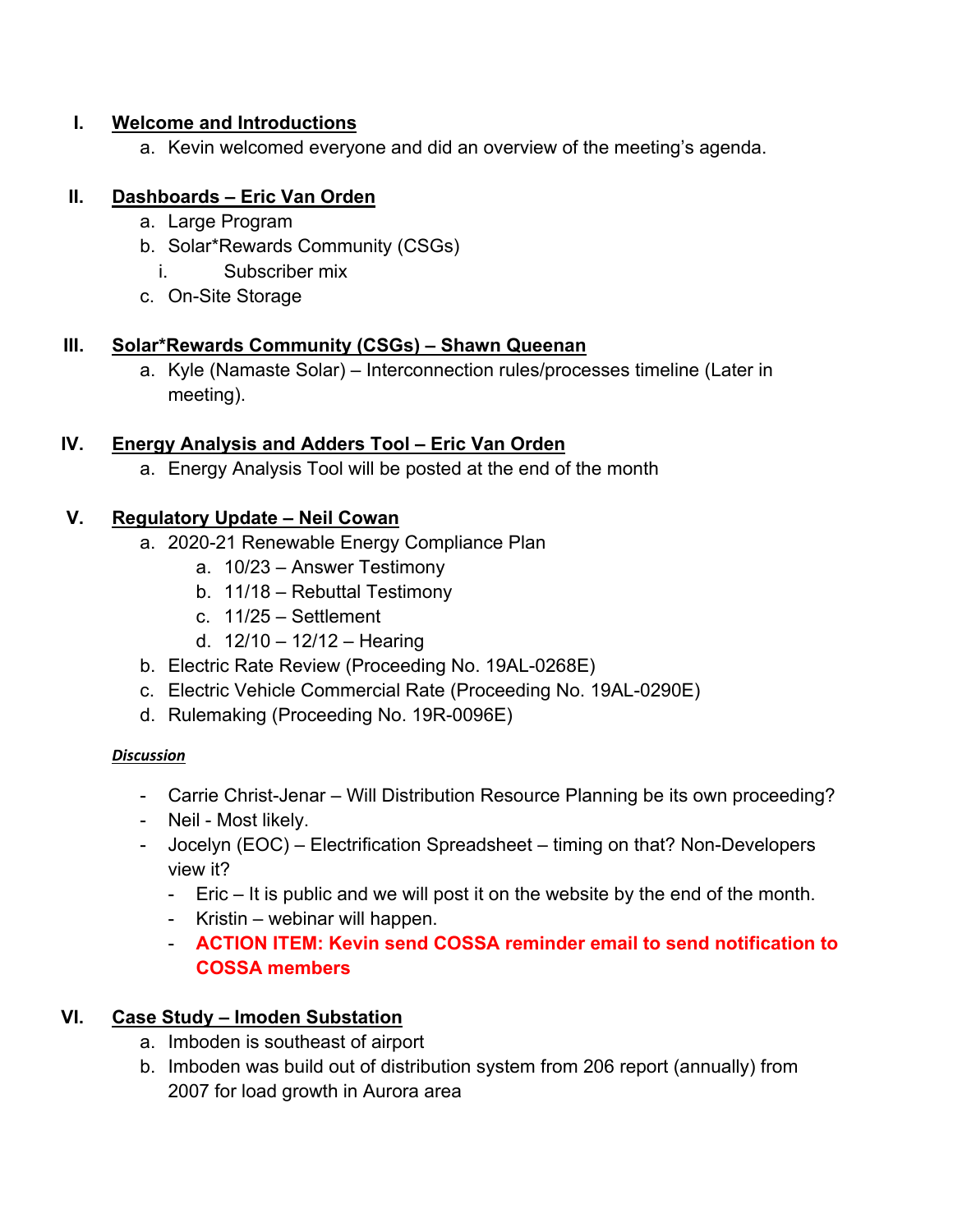c. Solar Gardens have grown around the areas substantially since 2013.

#### *Discussion*

- **Carey** how many other substations in similar station?
	- **Chad** 2…thinking of 5 MW, we may see a lot more of these in the future. o This substation is adjacent to metro area with many subscribers.
	- **David**  Correct the statement. The no capacity was given related to 2 substations. The whole swath of territory has been deemed off-limits including San Luis Valley. There are ~150 substations no capacity for something like this, for other reasons, you cannot interconnect problems whereby there is a focus on these substations. Much of the co-op territory, you can't build there, even if they are Xcel Energy substations. Take another lens of jurisdictional concerns, AHJs like solar in one location but not spread out in many areas (think auto dealerships). The RFP design encourages this behavior by seeking lowest cost. Accuracy of hosting maps is another limitation. Xcel Energy has planned to develop software that will provide more information in 2-3 years. "There might only be 5-6 substations that can host substations". Only got slides 50 minutes before meeting.
	- **Carey** Inherent challenge without more data and mapping, plus locational net benefit. Ideally, you'd want to build near load. Maybe we can bring this in when DSP rolls in.
	- **David:** Suggested looking at a map off all of the state.
	- **Chad:** This is a distribution sub issue, while SLV is transmission.
		- o 40 substations with interconnected or proposed gardens.
	- **COSSA:** Xcel Energy isn't in charge of all of this. But, customers want solar now and the situation
	- **Chad**: There may be an opportunity to discuss further how to align utility world and developer screening for sites. Hosting capacity maps won't be exactly what developers are looking for. There are other resources.
		- o Locational Marketing Pricing (LMVA) for Transmission
		- o Targeted stakeholder date in late October to follow on from SRC meeting from Monday, 9/14
	- **COSSA**: Sees a similar problem for on-site issues in Golden at smaller distribution level. Not just an CSG issue. Customer cancels because of the cost for transformer.
	- **Chris Neil**: Why is this sub limited to 35 MW?
	- **Chad**: 1 transformer 50 MVA, 2 feeders that serve the area. This is a Feeder, not sub or transmission issue. Thermal Limits, with about 18 MW on each feeder.
	- **COSSA**: Why can't developer install a third feeder?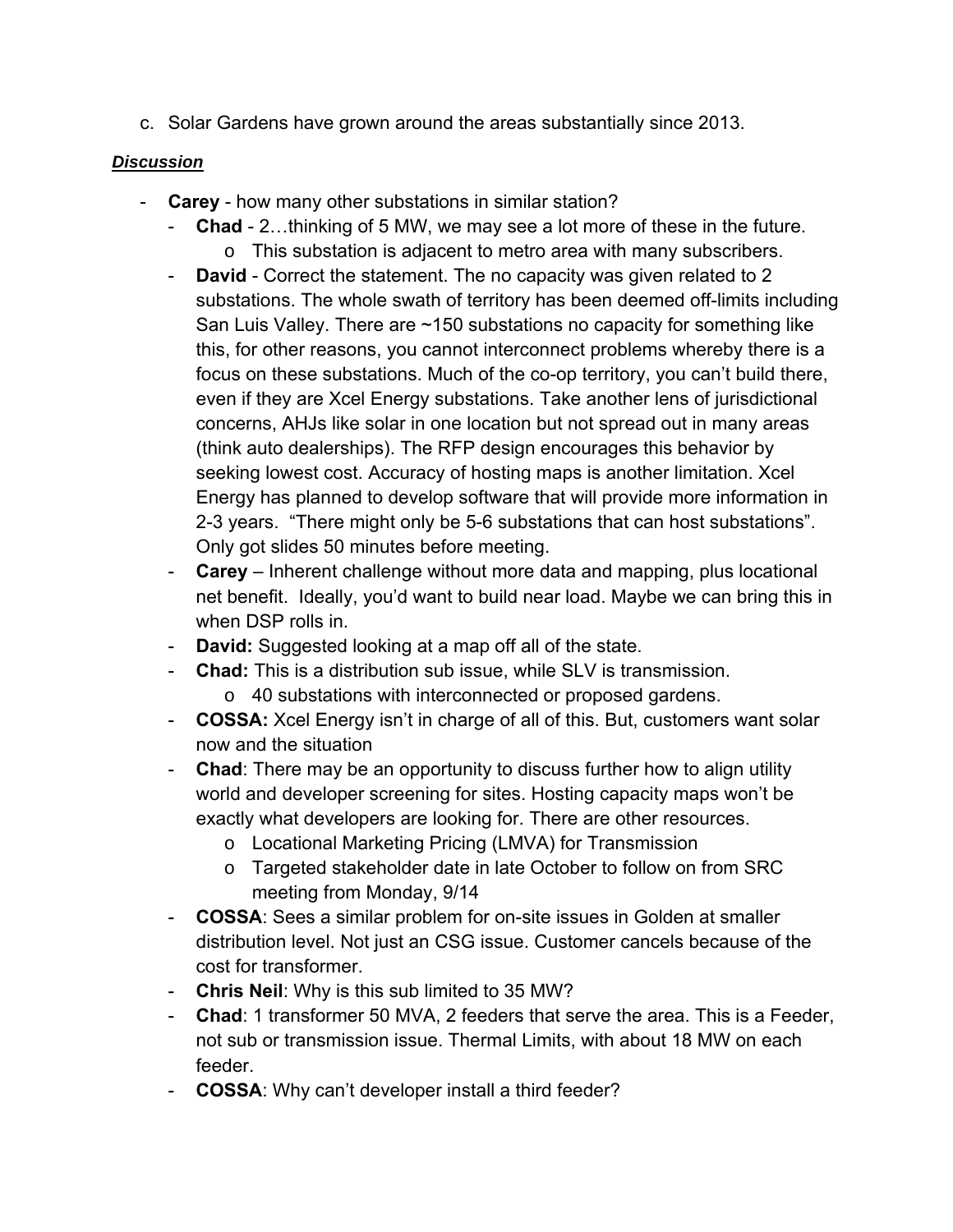- **Chad**: We have to plan for outage, maintenance, etc. we can't expand because it would restrict switching during maintenance/operations. Today, the feeders interconnect to other subs. The way the system is designed there is more flexibility in a more urban areas.
- **David**: Disagrees from a technical perspective. The response has altered over the past 6 months. David submitted the "no capacity notice letter" to the PUC in April. DHO said XE Engineer said sure to dedicated feeder, XE Policy said no, XE Engineer said we won't remember to operate this special.
- **David**: This isn't a technical issue. But, there are technical solutions.
- **Chad**: Sent the letter early on to plan for it. But, those conversations were exploratory and there are risks, in one off solutions and more.
- **David**: Let's create policies to enable capacity to increase, such that we can upgrade at our own cost.
- **Chad**: Similar conversations in MN. Thermal limit is what it is until load increases, substation changes, etc. There is an opportunity to reach beyond to other areas.
- **David**: This is not isolated situation. Quincy too. Hounding on staff capabilities at Xcel Energy and they need to change.
- **Chad**: It's not trivial. How far does it go beyond dedicated feeder, transformers, and beyond, Who pays for it. It will be an continuous conversation about the evolution to the grid.
- **Craig**: What is Distributed Generation? This is expanding beyond it. The program is designed to off-set load, and there is no more load.
- **COSSA**: The company is getting what we are directing from the RFP. COSSA is providing options.
- **Beth**: We have to think about unintended consequences, for example how do we balance needs of large solar, CSG, on-site.
- **COSSA** wants to work within the program.
- **David**: Disagrees with DER definition, that it's to offset load. We've answered questions for how do we solve for load growth, over the decades. We've answered how to integrate new renewable generation. But, how do we
- **Carey**: DSP rules will be where to explore this. Legislature also directs DSP.
- **David**: Agreed. But, the program says they have 24 months.
- **Kerry**: There is no capacity. Any path to capacity at Imboden isn't not going to happen in the short term. There are options at other locations.
- **Beth**: Do you propose transmission interconnect?
- -
- d. Screens/Studies future bottlenecks (substations)?
- **Chad**: Need to understand use cases.